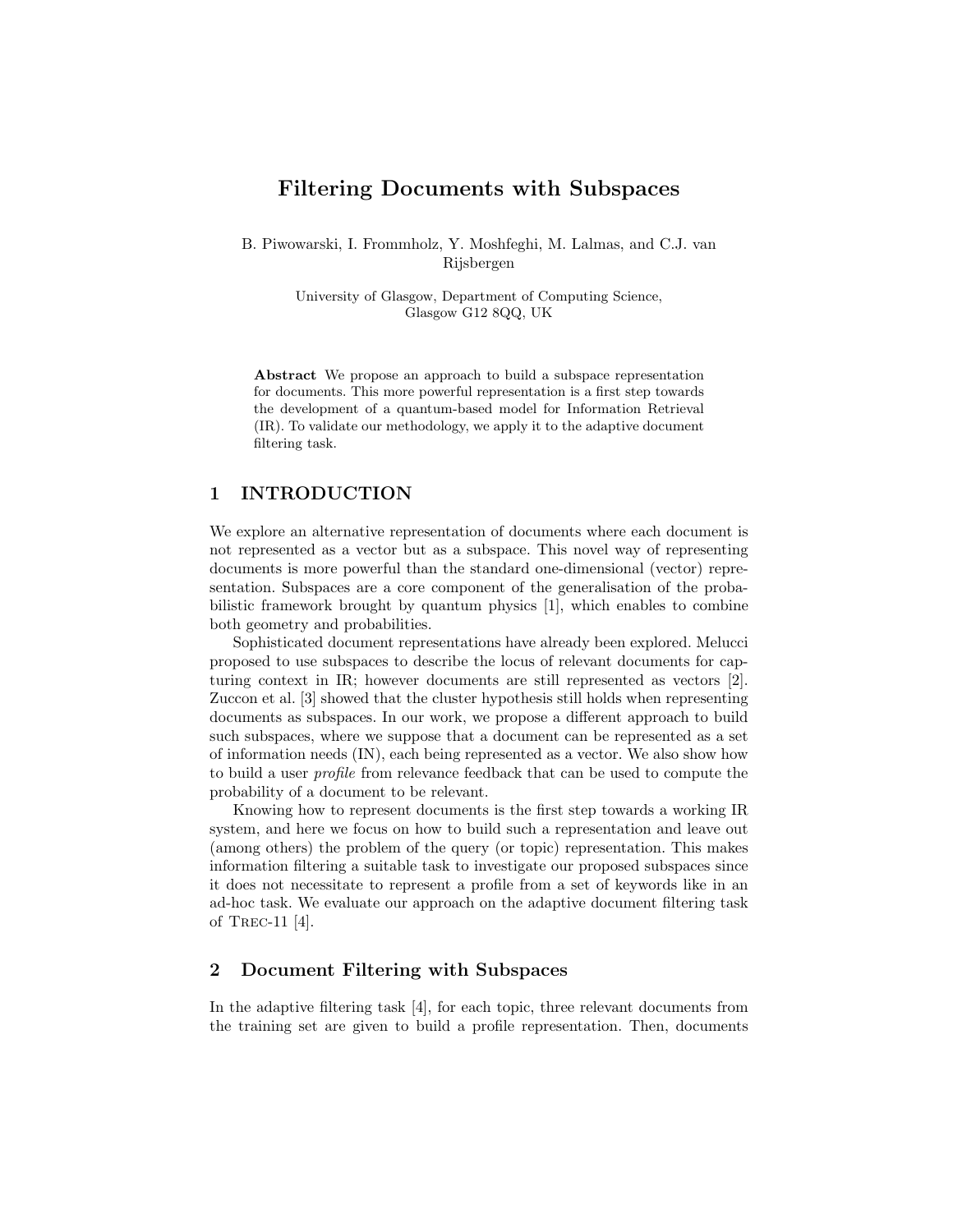are filtered one by one in a specified order, and each time the system decides whether to retrieve the incoming document or not. Only when the document is retrieved by the system, its associated relevance assessment can be used to update the profile representation before the system evaluates the relevance of the next incoming document. This process simulates a user interactive relevance feedback, since the user can only judge a document if it is retrieved.

#### 2.1 Building the Document Subspace

Our main hypothesis is that a document can be represented as the subspace  $S_d$ spanned by a set of vectors, where each vector corresponds to an IN covered by the document. In practice, we assume that we can decompose a document into text excerpts that are associated with one or more INs. For a document d, we denote  $\mathcal{U}_d$  the set of such vectors.

There are various possibilities to define the excerpts and how to map an excerpt to a vector, ranging from extracting sentences, paragraphs to using the full document as the single excerpt. As a first approximation, we chose to use sentences as excerpts (simple heuristics were applied to detect sentence bound $aries<sup>1</sup>$ ), and to transform them into vectors in the standard term space after stop word elimination and stemming. The weighting scheme used to construct vectors was either tf or tf-idf (see Section 3).

To compute the subspace  $S_d$  from the set of vectors of  $\mathcal{U}_d$  (which are then spanning the subspace), an eigenvalue decomposition is used. The eigenvectors associated with the set of non-null eigenvalues of the matrix  $\sum_{u \in \mathcal{U}_d} uu^\top$  define a basis of the subspace spanned by the vectors from  $\mathcal{U}_d$ . As the vectors from  $\mathcal{U}_d$ are extracted from a corpus, we are not interested in all the eigenvectors but only in those that are associated with high eigenvalues  $\lambda_i$ , since low eigenvalues might be associated with noise. We used a simple strategy to select the rank of the eigenvalue decomposition, where we only select the eigenvectors with eigenvalues superior to the mean of the eigenvalues.

#### 2.2 Profile Updating and Matching

The representation of the filtering profile is closely related to the above described document representation. We rely on the quantum probability framework to compute the probability of a document matching this profile.

The profile is updated whenever a document is retrieved. At each step, we can construct two sets  $\Psi^+$  and  $\Psi^-$  that correspond to the set of all the INs of the retrieved documents that are relevant (resp. non relevant). From the set  $\Psi^-$  we build a *negative* subspace N (as described in the previous section) and assume that vectors lying in this subspace correspond to non-relevant INs. This process is the underlying motivation of using a subspace for the negative sub-profile. We denote  $N^{\perp}$  the subspace orthogonal to this negative subspace.

 $1$  We use http://www.andy-roberts.net/software/jTokeniser/index.html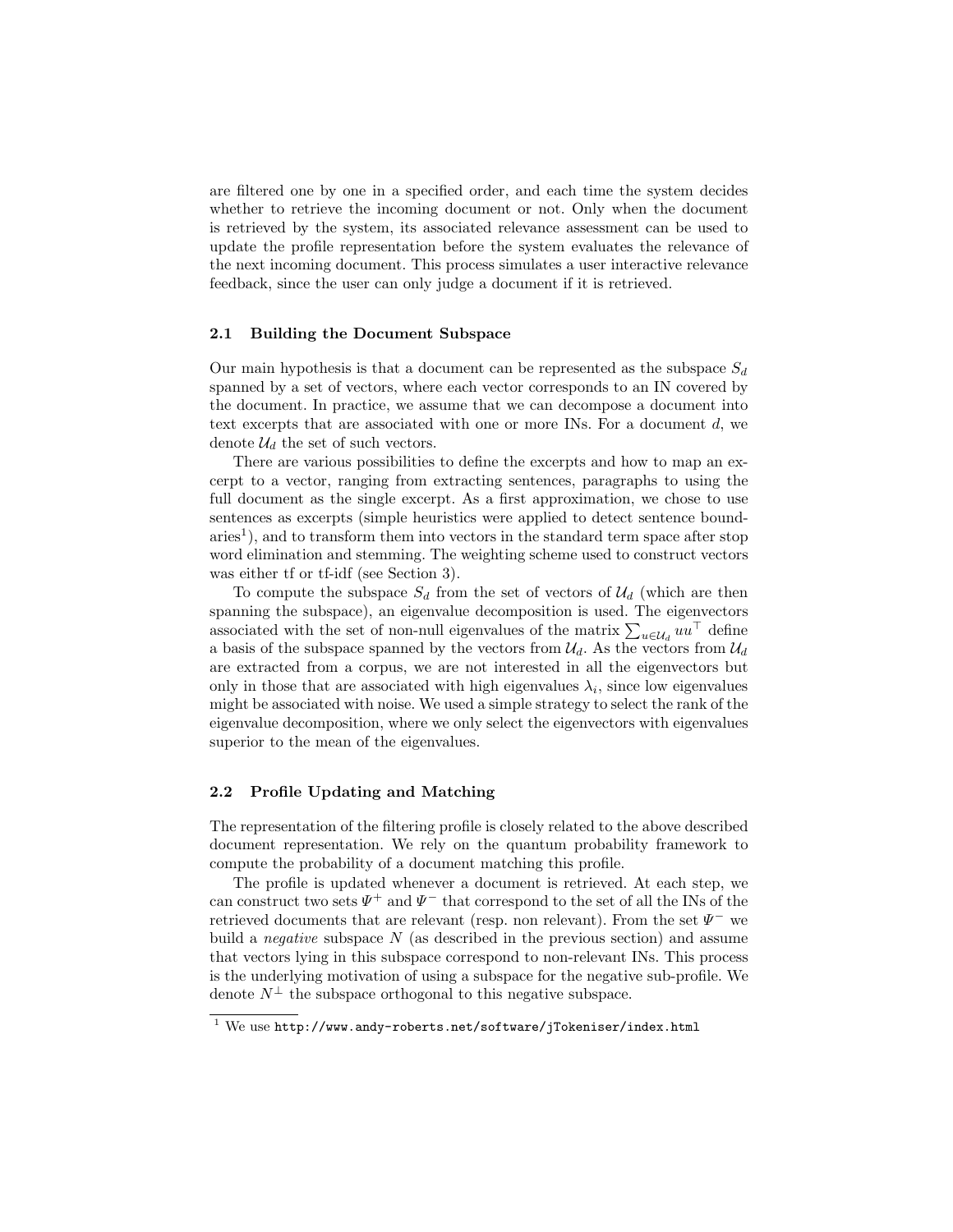To determine if a document  $d$ , represented as a projector  $D$  on the subspace  $S_d$  (constructed as described in section 2.1), is retrieved or rejected with respect to the profile, we first project each (unit) vector  $\psi_i \in \Psi^+$  of the positive profile onto the subspace  $N^{\perp}$ , in order to remove its non-relevant part. The result is a vector  $\psi'_i$ . We then suppose that a relevant document should "contain" as much as possible of these vectors  $\psi'_i$ . It is possible to give a probabilistic definition of this containment, by letting the probability that the document contains the IN  $\psi'_i$  be Pr  $(D|\psi'_i) = \psi'_i \ D\psi'_i$  which has a value between 0 and 1, since D is a projector and  $\psi'_i$  has a norm less than 1.

As we have no preference about which of the vectors  $\psi'_i$  should be contained, we assume that each of the vectors is picked with a uniform probability, so that the probability of the document being relevant is given by  $Pr(D) \propto$  $\sum_i \Pr(D|\psi_i') = \text{tr}(\rho D)$  where  $\rho$  equals  $\sum_i \psi_i' \psi_i'^\top$  and tr is the trace operator. We can compute the actual probability by dividing tr  $(\rho D)$  by tr  $(\rho)$ , which is a normalisation constant. If the value  $Pr(D)$  is over a given threshold, we retrieve the document; otherwise, we reject it. For simplicity, we only use a fixed threshold in the experiments, whereas a better approach would be to use a threshold that depends on the topic and the current state of the profile.

## 3 Experiments

We experimented with the adaptive filtering task of Trec-11 [4] and followed the task guidelines. Note that we ignored documents for which there was no relevance judgement. One important issue is to set a threshold so that a document whose score (as determined by the profile) is above the threshold is retrieved. As we wanted to focus on showing how the subspace approach performs compared to a baseline, we used a fixed threshold. We tried several values for this threshold, and selected the best performing runs. Comparing to approaches reported in [4], we have the unfair advantage of reporting the best performing settings but at the same time are penalised by the fact that our threshold is constant.

| Subspace $\log  \overline{\text{Neg}} $ Rocchio |                              |                   |
|-------------------------------------------------|------------------------------|-------------------|
| ' L' H'                                         | $ 0.44^a 0.30^b $            | $0.35^a$          |
| TF-IDF                                          | $\sqrt{0.41^a \cdot 0.31^b}$ | 0.44 <sup>b</sup> |

Table 1. Mean F-0.5 measure for the TREC-11 adaptive filtering task, for the Subspace and the Rocchio-based approach. The corresponding threshold values are (a) 0.05 and (b) 0.10.

We report results using one of the official metrics, the mean of F-0.5 metric (harmonic mean biased towards precision) which is less sensitive to the threshold policy. As a simple baseline, we report results obtained using the Rocchiobased approach for user profiling [5], and use a constant threshold (for a fair comparison with our approach) and a cosine similarity measure between a profile and a document (since it allows to experiment with the tf and the tf-idf weighting schemes). For the subspace approach, we experimented with the following parameters: (1) Using a negative subspace as described above (Neg) or